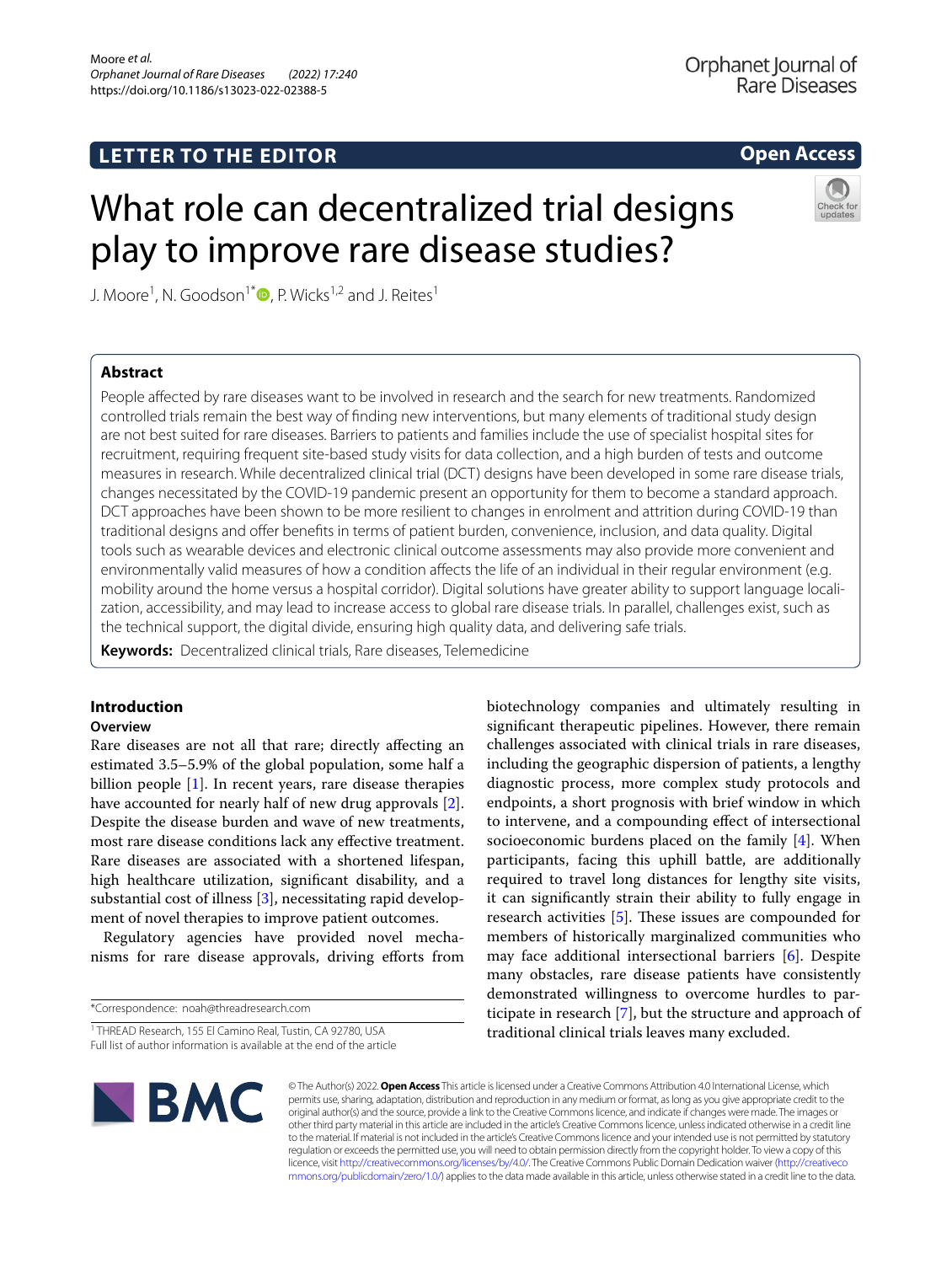#### **Impact of COVID on rare trials**

The COVID-19 pandemic has added an extra layer of complexity to pre-existing operational challenges such as the requirement for patients with rare diseases to shield themselves at home, manage disruptions to their existing medications, and even access basic necessities [[8](#page-3-7)]. In response, regulators such as the US Food and Drug Administration (FDA) have suggested "trials that incorporate components of decentralization, digital health, electronic platforms, and other technologies may ease the burden of participating in a clinical trial." [\[9](#page-3-8)] While the past 15 years has seen an expansion in the rare field's use of innovative technologies  $[10]$  $[10]$  $[10]$  such as wearable devices  $[11]$  $[11]$ , electronic clinical outcome assessment (eCOA), and electronic patient reported outcomes (ePROs) [[12\]](#page-3-11), these have tended to focus on exploratory endpoints, recruitment, and observational registries rather than taking a central role in trial design. With experts predicting the transition of COVID-19 from pandemic to endemic, now is an excellent time to consider normalizing decentralized approaches in rare disease [[13](#page-3-12)].

Even before the pandemic, institutions were testing the validity and quality of care when delivered via telemedicine, home health care, remote sensors, and mobile device applications in rare disease populations [[14](#page-3-13)]. As patients and medical care providers integrate technological solutions into the traditional medical model, it is only natural that clinical research incorporates similar methodologies into trial design.

This change in care paradigm has led several rare disease organizations to embrace decentralized approaches. For example, the European Cystic Fibrosis Society-Clinical Trials Network (ECFS-CTN) recently proposed that the use of home assessments, video and phone calls, electronic consent, and home delivery of study drugs might mitigate the impact of disruption wrought by COVID-19 [[15](#page-3-14)]. The Parent Project Muscular Dystrophy (PPMD) Duchenne Registry moved to a decentralized mobile app allowing eConsent, eCOAs, online surveys, and other decentralized tools, yielding a 50% increase in survey data collected during 2020 compared to the previous year  $[16]$  $[16]$ . More broadly, patient organizations who adopted digital communication systems to maintain contact with their network were better able to maintain their operations [[17\]](#page-3-16). The goal of these decentralized approaches is not to remove hands-on interactions between clinicians and patients, but rather to integrate technology in a way that collects reliable data at decreased burden for the rare-disease community.

## **Application of decentralized methods in rare disease studies**

Decentralized methods transfer assessments that previously occurred in centralized medical facilities to other locations such as the participant's home, local clinics, or digital interactions through applications on a mobile device or computer. Rare diseases require specifc considerations regarding the needs of the population both for clinical care and study design. However, based on our experience of over 50 trials in rare conditions with traditional and decentralized study designs including amyotrophic lateral sclerosis (ALS), spinal muscular atrophy (SMA), muscular dystrophy (MD), and Alpha-1 antitrypsin defciency (AATD), DCT design elements can be valuable across study designs and phases (see Table [1](#page-2-0)). Certain sub-populations of the rare disease community merit special considerations; those afected with rare oncology indications, pediatric rare diseases, and the ultra-rare disease.

#### **DCT considerations for special populations: rare oncology**

Trials for rare oncology conditions often include genetic testing, radiotherapy, advanced imaging, and methods of therapy delivery not suitable for a home environment. Despite these limitations, the FDA's Oncology Center of Excellence have requested that in new submissions sponsors voluntarily flag data to discriminate between assessments gathered "remotely" and "trial sites." The hope is that knowledge gained from these datasets will highlight opportunities and challenges with decentralized approaches [[18\]](#page-3-17). While still emerging, some published evidence suggests there are robust mechanisms to incorporate DCT elements, for example telehealth virtual visits, eCOA, and ePRO in oncology rare disease studies [[19–](#page-3-18)[22\]](#page-3-19).

#### **DCT considerations for special populations: pediatric rare diseases**

Families afected by pediatric rare diseases may be more likely than other trial populations to be afected by caregiving responsibilities for other children, who may in turn themselves be afected with the same condition as their participating sibling. Because pediatric genetic diseases are more likely to be fatal before the age of fve (5) [\[3](#page-3-2)], the caregivers of young children may also have work responsibilities, which can bear an economic toll of participation in traditional site-based visits. DCT approaches that offer telehealth and at-home visits with medication delivered by post or administered by a healthcare professional closer to home will have signifcant benefts in reducing burden for patients and their families. The use of wearable devices shows significant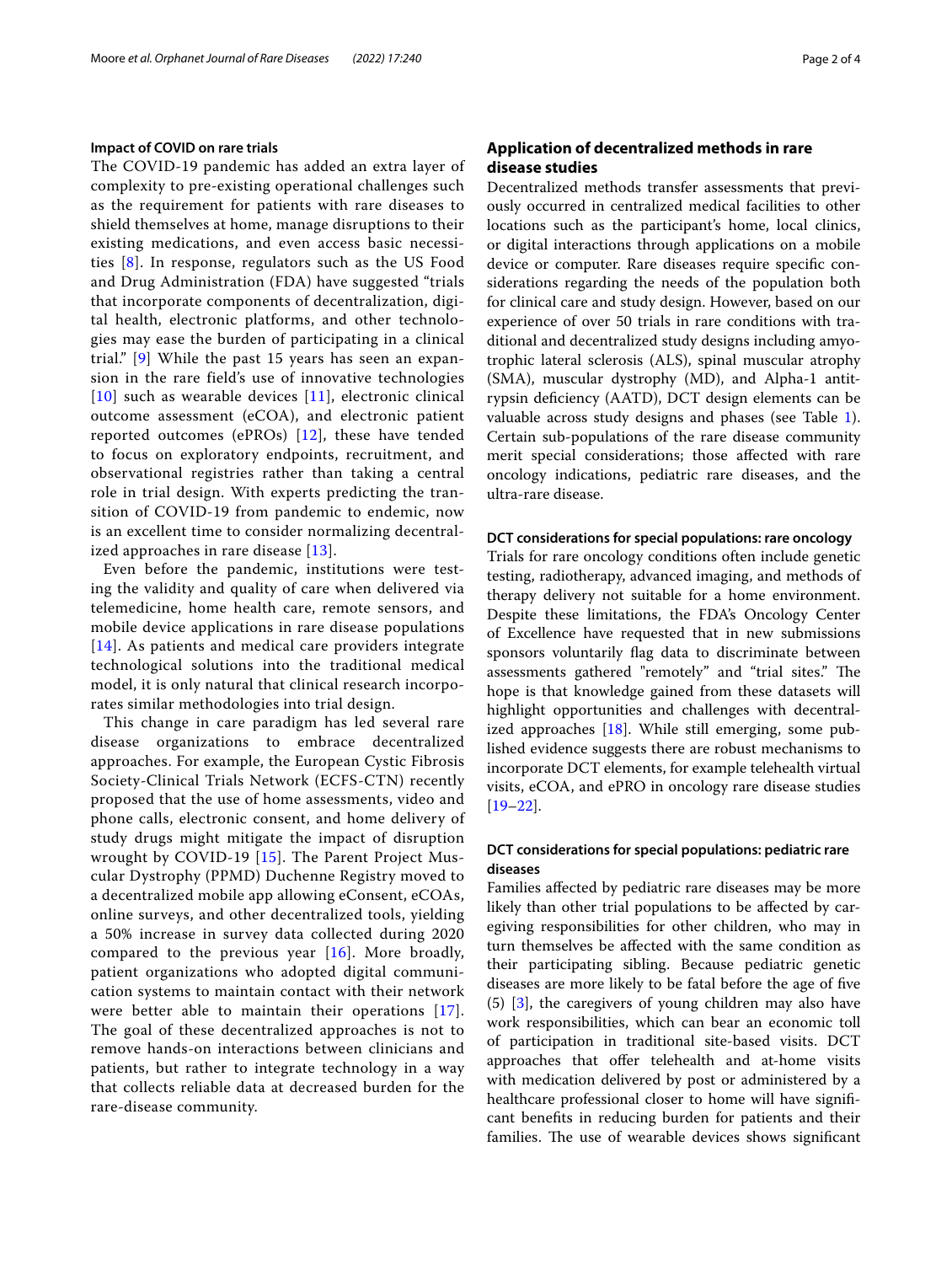| Phase                                 | Online<br>Recruitment | <b>Electronic</b><br>Consent<br>(Remote<br>eConsent) | <b>Electronic</b><br>Consent<br>(On-Site<br>eConsent) | <b>Electronic Patient</b><br><b>Education + Engagement</b> | <b>Electronic</b><br>Clinical<br>Outcome<br>Assessments<br>(eCOAs) | <b>Telehealth</b> | Wearable<br><b>Sensors</b> | <b>Home Health</b><br>Visits by<br>Healthcare<br><b>Professionals</b> | Drug<br><b>Supply</b><br>by<br>Mail |
|---------------------------------------|-----------------------|------------------------------------------------------|-------------------------------------------------------|------------------------------------------------------------|--------------------------------------------------------------------|-------------------|----------------------------|-----------------------------------------------------------------------|-------------------------------------|
| Natural History $+$<br>Study/Registry |                       | $+$                                                  |                                                       | $+$                                                        | $^{+}$                                                             | $^{+}$            | $^{+}$                     |                                                                       |                                     |
| First in<br>Human/Ph1                 |                       |                                                      | $+$                                                   | $^{+}$                                                     | $^{+}$                                                             | $^{+}$            |                            |                                                                       |                                     |
| Phase II/III                          | $+$                   |                                                      | $^{+}$                                                | $+$                                                        | $+$                                                                | $^{+}$            | $^{+}$                     | $^{+}$                                                                | $^{+}$                              |
| Open Label<br>Extension               |                       | $^{+}$                                               |                                                       | $^{+}$                                                     | $+$                                                                | $+$               | $^{+}$                     | $+$                                                                   | $^{+}$                              |
| Post-Approval +<br>Observational      |                       | $^{+}$                                               |                                                       | $+$                                                        | $^{+}$                                                             | $+$               | $^{+}$                     |                                                                       |                                     |
| Long-Term<br>Followup                 |                       | $^{+}$                                               |                                                       | $^{+}$                                                     | $^{+}$                                                             | $^{+}$            | $^{+}$                     |                                                                       |                                     |

<span id="page-2-0"></span>**Table 1** Optimal application of decentralized trial design elements across study phases (+)

opportunity in ecologically valid continuous data sampling for movement, which has been shown to correlate well with standardized measures such as the six-minute walk test [\[23\]](#page-3-20). Additional benefts include giving families insight into how well their child may be progressing and increasing engagement in data collection.

## **DCT considerations for special populations: ultra‑rare disease**

There are inconsistently defined subgroups of rarity within the rare disease space  $[1]$  $[1]$ . For example, it is estimated that some 80% of "rare patients" have just 4.2% of the "rare diseases" whereas 85% of "rare diseases" are *extremely* rare, with a prevalence below one (1) person per million. If we were to consider designing a study that might afect a dozen or so individuals in a country like the UK or Germany, and perhaps a hundred or so across the entire United States, a traditional site-based approach is likely to be relatively slow to recruit and costly to operationalize. It is not unheard of for ultra-rare patients to be flown across country or even internationally to take part in studies, a hugely disruptive and costly experience. Identifying and contracting with relevant sites can be a substantial barrier to trial startup and the need to train and qualify an array of site personnel to administer tests, interviews, and questionnaires for what will be a very small sample is inefficient. DCT features such as telehealth, eCOA, ePROs, eDiaries, image capture, voice capture, and wearables have the potential to produce more consistent data by reducing rater bias and the ability to deploy patient smartphone applications in multiple languages could make the user experience more consistent while keeping participants connected to the very few global care teams who may be able to efectively treat them.

#### **Challenges for decentralized approaches in rare disease**

Limitations still to be fully addressed include harmonizing data across geographies, regulatory gaps (e.g. remote eConsent or electronic signature may not be allowed in certain countries or regions), varying regulatory expectations, health technology assessment and payer evidence needs, and vigilance with regards to data quality [[15\]](#page-3-14). Where sponsors or study designers may have concerns about the implementation of technology in rare disease, there are data to support their use [[24](#page-3-21), [25](#page-3-22)] but not in every disease. Where peer-reviewed data is lacking, we have found that consulting directly with patients, caregivers, and clinicians reveals numerous modifcations in care and research that were adapted dynamically throughout the COVID-19 pandemic [\[8](#page-3-7)].

#### **Conclusion**

By the end of 2019, the biomedical research enterprise has developed 564 orphan products to treat 838 rare diseases with a traditional and mostly site-based approach [[26\]](#page-3-23). But for all the lives changed, this still represents less than 5% of total rare diseases globally [\[27](#page-3-24)]; patients need efective treatments faster. During the last two decades, consumer technology like smartphones and social media has allowed patient communities to connect, raise awareness, share experiences, and advance treatment practices across borders in a massively decentralized fashion [[28\]](#page-3-25). While the COVID-19 pandemic has had a negative impact on all those living with rare diseases [[8\]](#page-3-7), if there are any silver linings, one might be the rapid demonstration that remote and decentralized technologies can be introduced, adapted, and tailored to the care and research environment to help those living and working with rare disease.